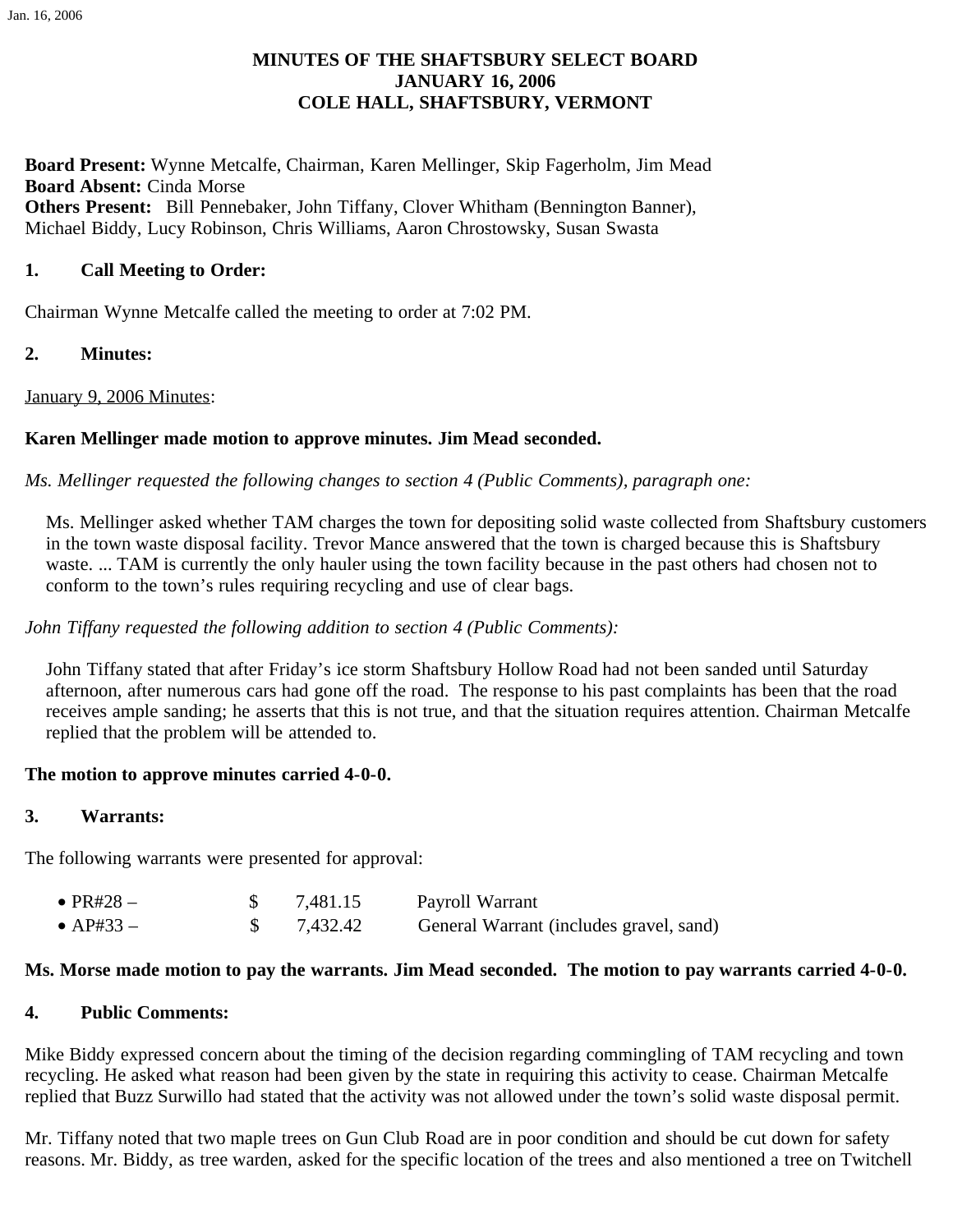Hill Road that he believes should be taken down. There was discussion as to whether the electric company (CVPS) would remove these trees, and Mr. Biddy stated that he would prefer to deal with CVPS personally. Chairman Metcalfe asked Mr. Biddy to submit a priority list for tree removal, as had been discussed in the past, so that work can be put out to bid. Mr. Biddy said that he would have a priority list in two weeks.

# **5. Town Administrator's Report:**

Town Administrator Aaron Chrostowsky distributed a draft of the financial report to board members.

Ms. Mellinger noted that this year's due date for taxes is Veteran's Day. She asked Mr. Chrostowsky to check on this to see when taxes will actually be due.

Mr. Chrostowsky reminded the board of Tuesday's landfill site visit. Chairman Metcalfe and Mr. Mead agreed to attend.

Mr. Chrostowsky has acquired a state handbook on how to manage the sidewalk grant received by the town. Skip Fagerholm noted that this is not a direct grant, but a reimbursement from the state, and expressed concern about how long reimbursement might take. Ms. Mellinger replied that the town already has seed money with which to start the project, and Mr. Chrostowsky stated that the town can put in for multiple reimbursements, and that the process is fairly quick.

# **6. Road Report:**

Mr. Mead stated that several trees had come down during Saturday's storm. Residents had suggested having the road crew move some downed trees, but because they were on power lines CVPS did not want anyone to touch them. Chairman Metcalfe suggested calling the state police in this kind of situation.

Mr. Mead noted that roads were in poor condition in his neighborhood. The warm weather followed by freezing caused severe ruts. Ron Daniels hopes to be able to grade roads as the weather warms up later in the week.

## **7. Development Review Board:**

Chairman Metcalfe opened discussion on a development review board (DRB) by noting that the planning commission, zoning board, and zoning administrator all favor this change. He suggested April 1, 2006 as a possible beginning date. Chairman Metcalfe stated that DRB's can have 3-9 members, and that there may be as many alternates as members. He suggested asking current zoning and planning board members to apply as well as advertising the positions. He also noted that the Vermont Administrative Procedures Act (statute 24) enables DRB's to go to Act 250 hearings.

## **Ms. Mellinger moved to establish a development review board as of April 1, 2006. Mr. Mead seconded.**

Board members discussed the function of a DRB, noting that this body would replace the current zoning board in developing zoning bylaws and subdivisions. A DRB would unite planning and zoning, resulting in a streamlining of the permitting process. The redefined planning commission would no longer deal with applicants, but would only work on the town plan. Citizens would still vote on the town plan.

Some possible negatives of the change to a DRB would be the more extensive training required of its members, who would have to be knowledgeable about both planning and zoning. Members would also have to be committed to devoting the time to weekly meetings.

Any permit applications made before April 1, 2006 would still go through the old process, so the planning and zoning boards would not be dissolved until all of these permits had been resolved.

Mr. Biddy expressed concern that the board might be rushing into adopting a DRB, stating that the public has not heard about it before this. Chairman Metcalfe replied that this is not a new issue. Ms. Mellinger said that the zoning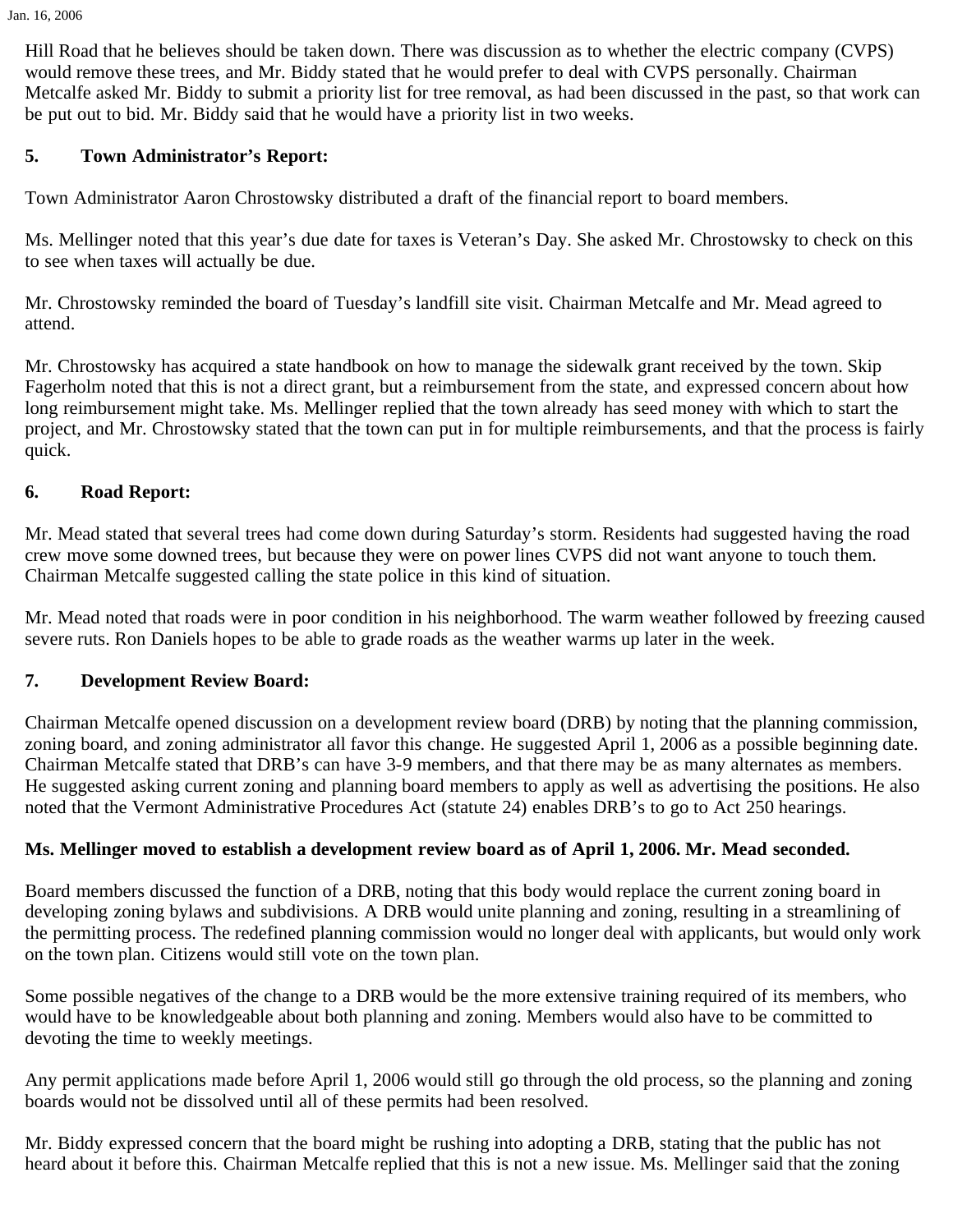Jan. 16, 2006

administrator has long been in favor of a DRB, and that the current system is frustrating and confusing to permit applicants.

# **Motion to establish a development review board as of April 1, 2006 passed 4-0-0.**

Chairman Metcalfe asked if the board wanted to deal with specifics as to size and term length tonight, and Mr. Fagerholm stated that he preferred to hear recommendations from the people already serving on boards. Chairman Metcalfe requested that Mr. Chrostowsky ask town planning and zoning board chairmen for recommendations on DRB size. He also asked Mr. Chrostowsky to draft an advertisement and a letter to current planning and zoning members about DRB positions.

Mr. Chrostowsky stated that he will also draft a resolution for statute 24. This resolution specifies how the DRB has to be put together and will give the DRB power of appeal.

Lucy Robinson asked if planning will still be able to make recommendations on permits, as the current planning commission has made to zoning with regards to the TAM application. Chairman Metcalfe replied that it would not; that planning would never meet with an applicant under a DRB system.

Ms. Robinson stated that she wants to ensure that there are checks and balances in place by having various views represented by the DRB. Chairman Metcalfe said that advertising and interviewing should result in a variety of applicants. Mr. Pennebaker stated that a possible weakness of a DRB system is that the planning commission will be divorced from day-to-day activities and the feedback that comes with this give and take.

# **8. Other Business:**

Ms. Mellinger asked Mr. Chrostowsky about fire department reimbursement, and he replied that he needs to meet with the fire department chief before reporting back on this.

In reference to the TAM transfer station Act 250 process, Ms. Mellinger asked whether the 8000 ton-per-year limit recommended by zoning includes recycling. If it does not, she is concerned about how this would impact traffic, since the select board has stated that it will not advise a traffic study for a facility of this size. Chairman Metcalfe replied that he will ask zoning, but that he does not think that the 8000 ton capacity includes recycling. Ms. Mellinger reiterated that it is important to know how much tonnage will actually be processed through the transfer station so that traffic can be accurately assessed.

Ms. Mellinger asked if town residents should be asked whether they choose to adopt the Australian ballot. Chairman Metcalfe replied that there is not time to do so before town meeting, and it was decided to put it on the agenda for after town meeting.

Ms. Robinson asked if there would be further discussion on pay-as-you-throw (PAT). Ms. Mellinger summarized the board's decision to adopt PAT as a recycling incentive, stating that she had supported it in part because she thought residents who used private haulers would benefit as costs shift to those who take trash to the town waste facility. She is now concerned because TAM clear bag customers would have to buy stickered bags in addition to paying TAM for hauling. It would therefore cost them more. Because these residents would not be saving money, she wonders if PAYT should be put up to residents for a vote. Chairman Metcalfe and Mr. Mead stated that it is up to individuals if they want to use private haulers, and that it should not be a concern in adopting PAYT. Mr. Pennebaker stated that in his opinion the primary reason for PAYT is to promote recycling, not to save anyone money.

Mr. Biddy raised the issue of TAM's recyclables not being included in town totals and of tare weights not being required of TAM. Chairman Metcalfe replied that he did not want to discuss these issues because TAM was not present at the meeting.

Ms. Robinson asked if the \$1.50 per bag figure would change, and Mr. Pennebaker stated that it should not because it is based on solid data from state reports.